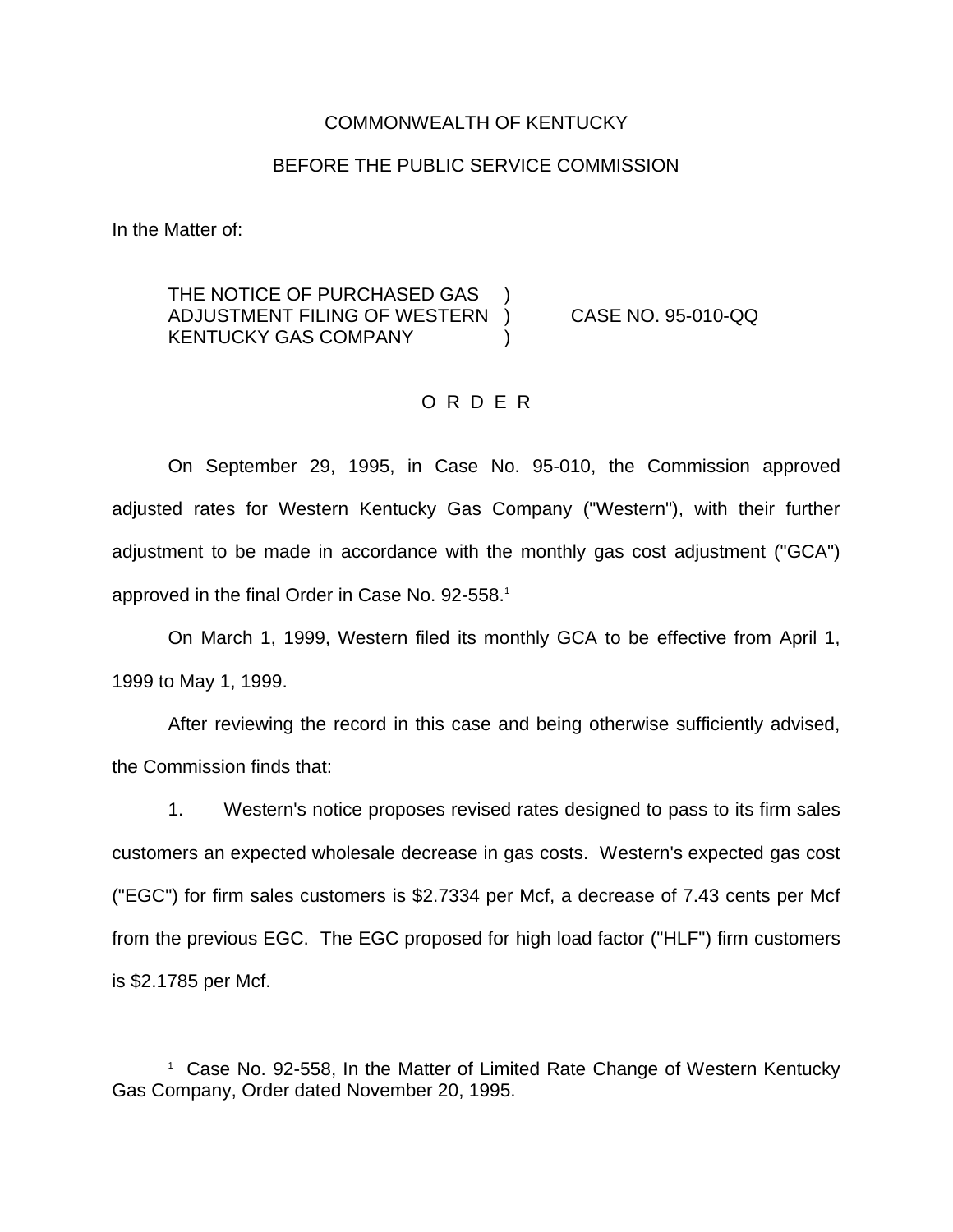Western also proposes to pass to its interruptible customers a wholesale decrease in gas costs. Western's proposed EGC for interruptible sales customers is \$2.1785 per Mcf.

2. Western has current quarter refunds of \$1,126,672, including interest, to return to its customers. Current quarter refund factors are 4.29 cents per Mcf for firm sales customers and 1.27 cents per Mcf for interruptible sales customers. Total refund factors of 6.54 cents per Mcf for firm sales customers and 3.30 cents per Mcf for interruptible customers reflect the current refund adjustments as well as adjustments from previous months. The total refund adjustment for firm sales customers represents a 4.29 cent per Mcf decrease from the previous month s total refund factor.

Total refund adjustments for T-2 firm and T-2 interruptible transportation customers are 4.42 cents per Mcf and 1.18 cents per Mcf, respectively, and reflect current refund factors of 4.12 cents per Mcf and 1.10 cents per Mcf.

3. Western's notice sets out a 6-month correction factor ("CF") of (18.82) cents per Mcf which will remain in effect until October 1, 1999. The CF is designed to return net over-collections of gas cost from the 6-month period ending December 31, 1998. The new CF represents an increase of 12.28 cents per Mcf from the previous CF.

4. Western s notice set out its Performance Based Rate Recovery Factor ( PBRF ) of 2.47 cents per Mcf to be effective for the 12 month period beginning February 1, 1999.

5. These adjustments produce gas cost adjustments of (\$.9286) per Mcf for firm sales customers, (\$1.4835) per Mcf for HLF customers, and (\$.6693) per Mcf for

-2-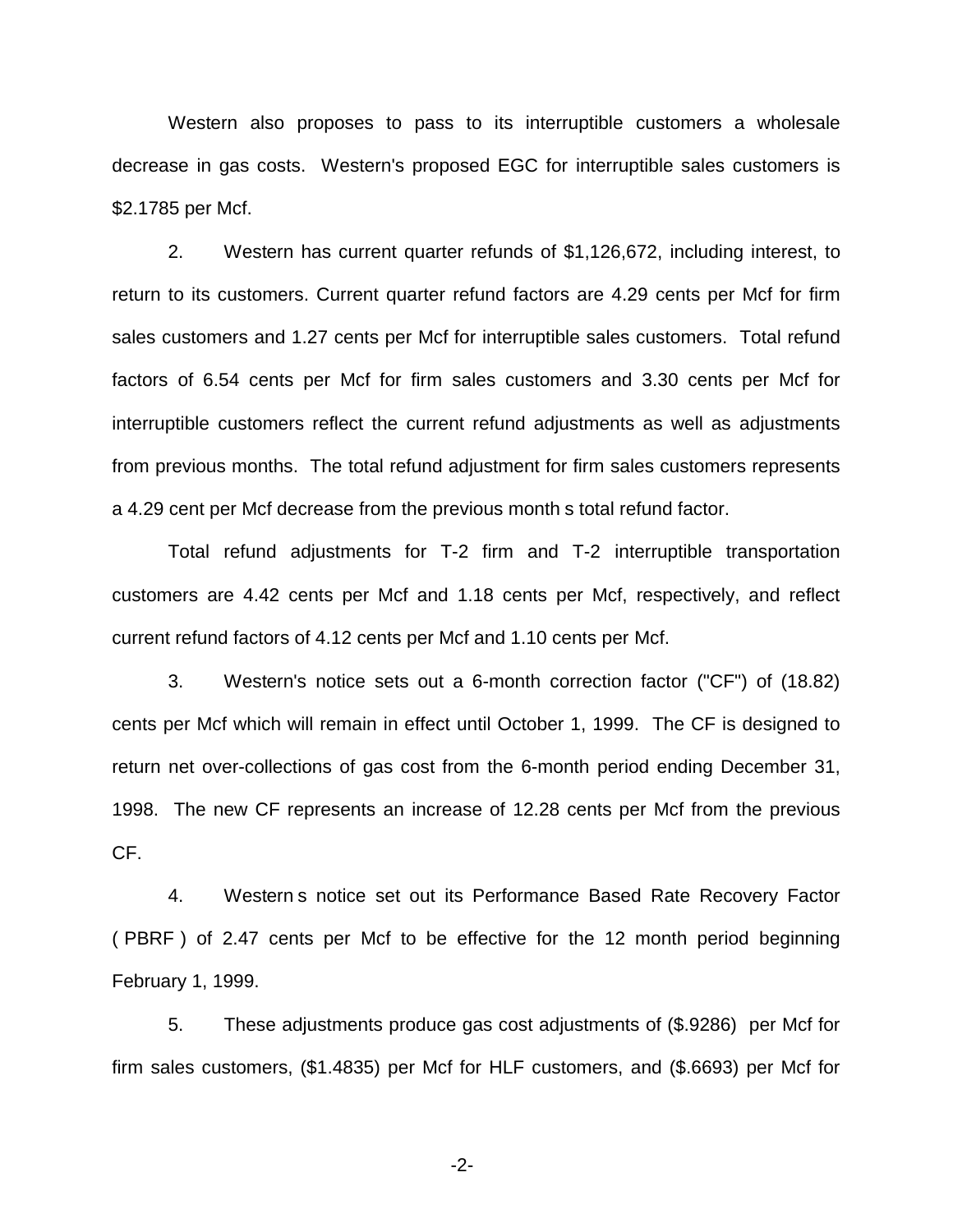interruptible sales customers. The impact on firm sales customers bills is an increase of .56 cents per Mcf from the previous gas cost adjustment of (\$.9342).

6. The rate adjustments in the Appendix to this Order are fair, just, and reasonable, in the public interest, and should be effective for final meter readings on and after April 1, 1999.

7. Western included with its notice a petition for confidential protection of pages five and six of Exhibit D of its filing. The information on these pages discloses the actual price being paid by Western to individual marketing companies and other suppliers of gas. The disclosure of this information is likely to cause harm to Western s competitive position. The information should, therefore, be held by this Commission and treated as confidential.

IT IS THEREFORE ORDERED that:

1. The rates in the Appendix to this Order are fair, just, and reasonable and are approved effective for final meter readings on and after April 1, 1999.

2. Within 30 days of the date of this Order, Western shall file with the Commission its revised tariffs setting out the rates authorized in this Order.

3. The information for which Western requested confidential protection shall be treated as confidential.

-3-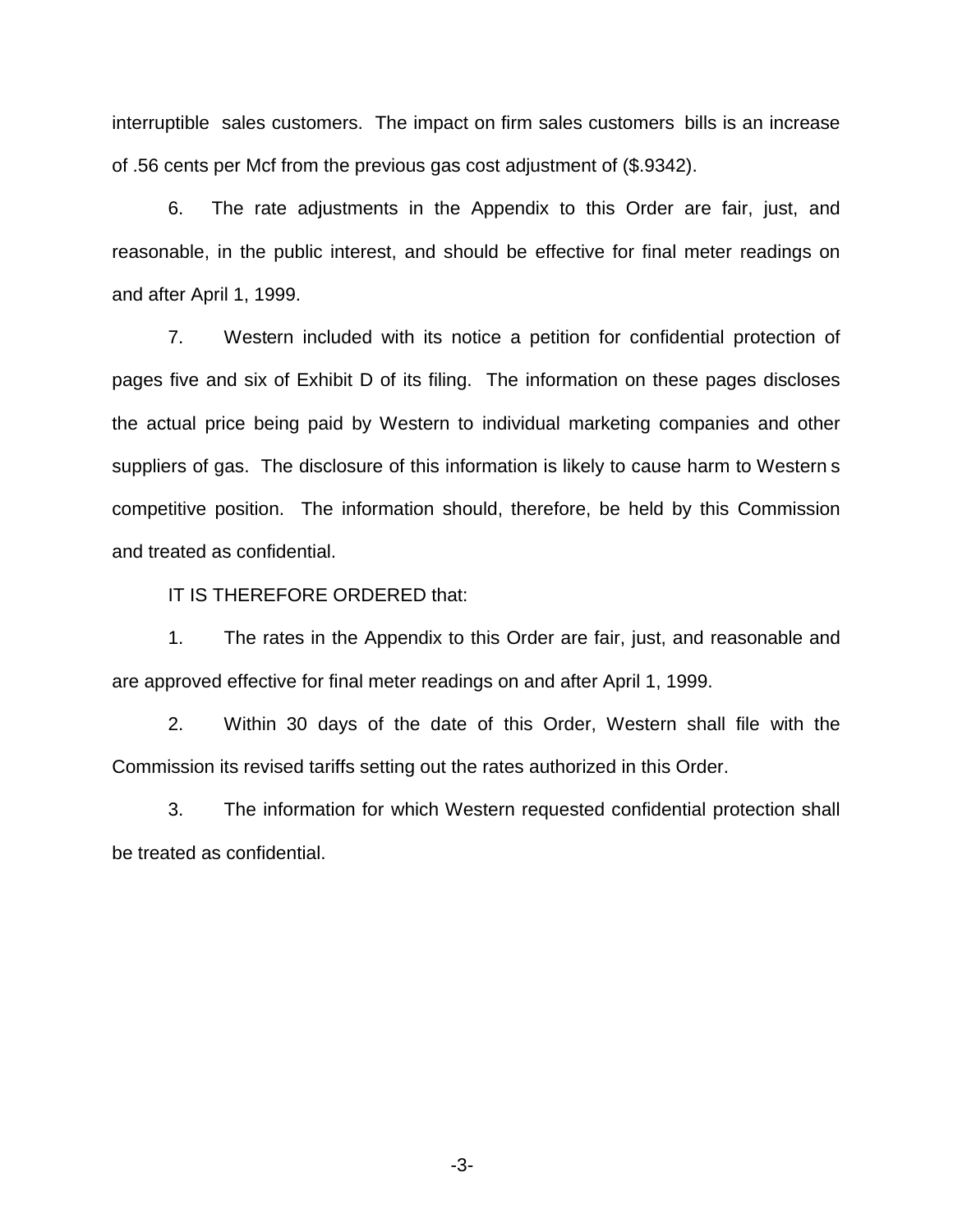Done at Frankfort, Kentucky, this 12<sup>th</sup> day of March, 1999.

By the Commission

ATTEST:

\_\_\_\_\_\_\_\_\_\_\_\_\_\_\_\_\_\_\_\_\_\_\_\_\_\_\_ Executive Director